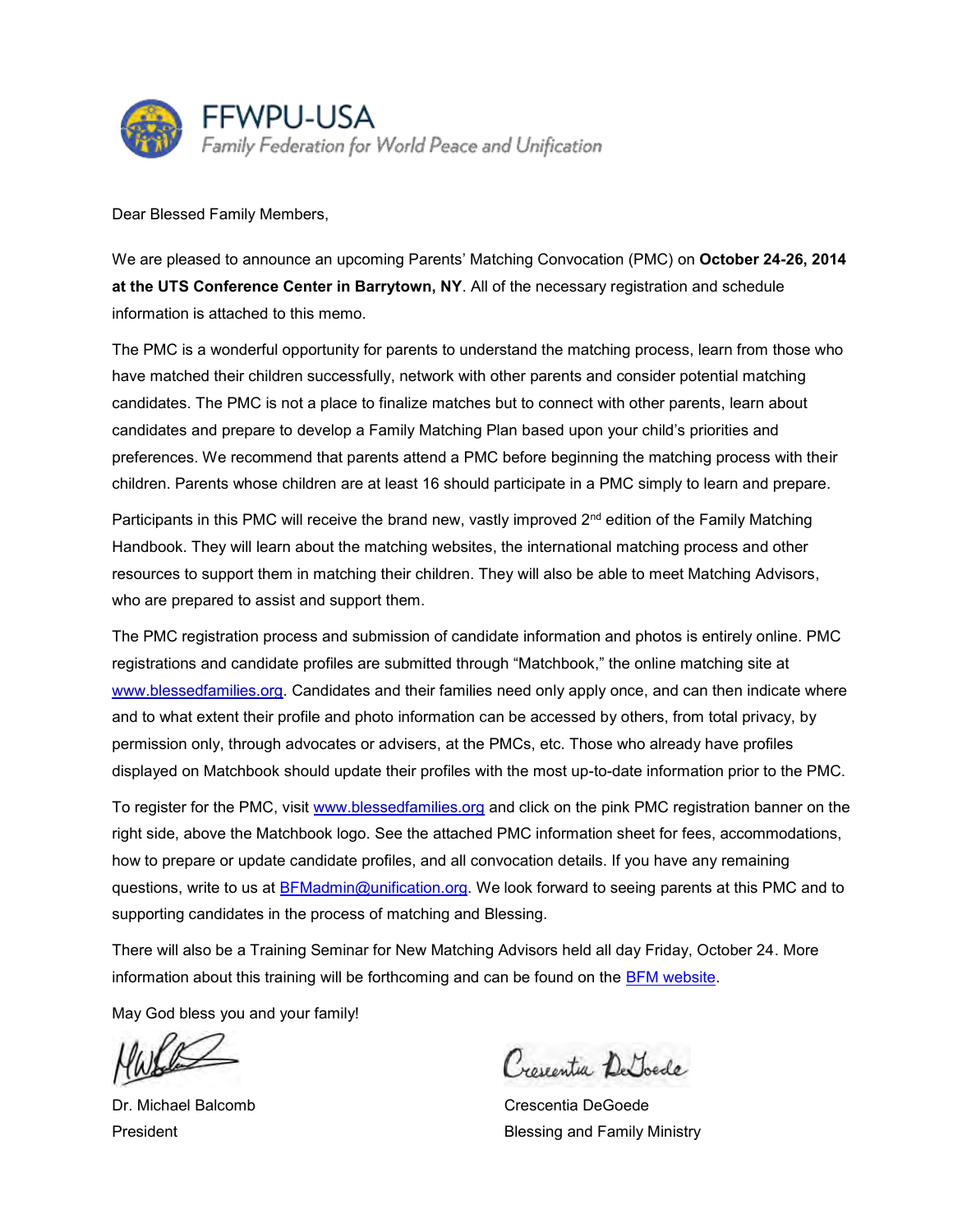# **PARENTS' MATCHING CONVOCATION**

October 24-26, 2014 UTS Conference Center Barrytown, NY

## **CONVOCATION INFORMATION:**

**I.** Location - This convocation will be held at:

**UTS Conference Center** 30 Seminary Drive Barrytown, NY 12507 http://www.uts.edu/

#### **II. Schedule**

Onsite registration will open at 4:30 PM Friday afternoon, October 24 (pre-registering online will save you money and time at the conference registration). The program begins with Orientation at 7:30 PM that evening, and closes at 2:00 PM on Sunday, October 26.

#### **III. Who Should Attend**

Parents of matching candidates and Blessed siblings of candidates are also welcome. Parents of younger children are encouraged to attend to familiarize and educate themselves about the process and their role and begin developing a family plan for matching their children.

## **IV. Registration- Save Money by Registering Early!**

To encourage prompt registration and facilitate planning and organization, participants can save money by registering early. You can pay directly online by credit card:

- **EARLY BIRD Pay by Oct. 10**: \$120/individual; \$200/couple; \$80 for each additional family member
- **Pay after October 10**: \$150/individual; \$240/couple; \$90 for each additional family member

The registration fee covers the convocation program and materials, the **new 2nd Edition Matching Handbook,** snacks and refreshments during the program, **and 5 meals**: Saturday breakfast through Sunday lunch. Accommodations are the responsibility of each participant.

To register, visit www.blessedfamilies.org, and click on the pink PMC registration banner on the right side, above the Matchbook logo. Or, visit bfm.familyfed.org. Candidate profiles and photos can be uploaded at the registration site and should be completed by **October 15**. If you need assistance registering for the PMC or uploading profiles and photos, email us at bfmadmin@unification.org.

## **V. Accommodations**

Accommodations are the responsibility of each participant. Housing choices include UTS dorms (at \$20/person/night), UTS private rooms (\$70/room/night), nearby hotels or with friends. A small number of private rooms for one or two persons and 4 family rooms with private or semi-private bathrooms are available at UTS on a first-come, first-serve basis. To reserve any of these, contact Kate Korda, UTS Hospitality at: k.korda@uts.edu or call phone: (845) 389-6224.

## **VI. Preparing Candidate Profiles**

Parents may attend the PMC without displaying a candidate. Candidates can also be displayed at the PMC without their parents being present. But candidates can only be displayed with their permission and involvement. No parent should display their adult child as a candidate or pursue a match without the candidate's involvement. To be displayed at the PMC, every candidate should do the following: